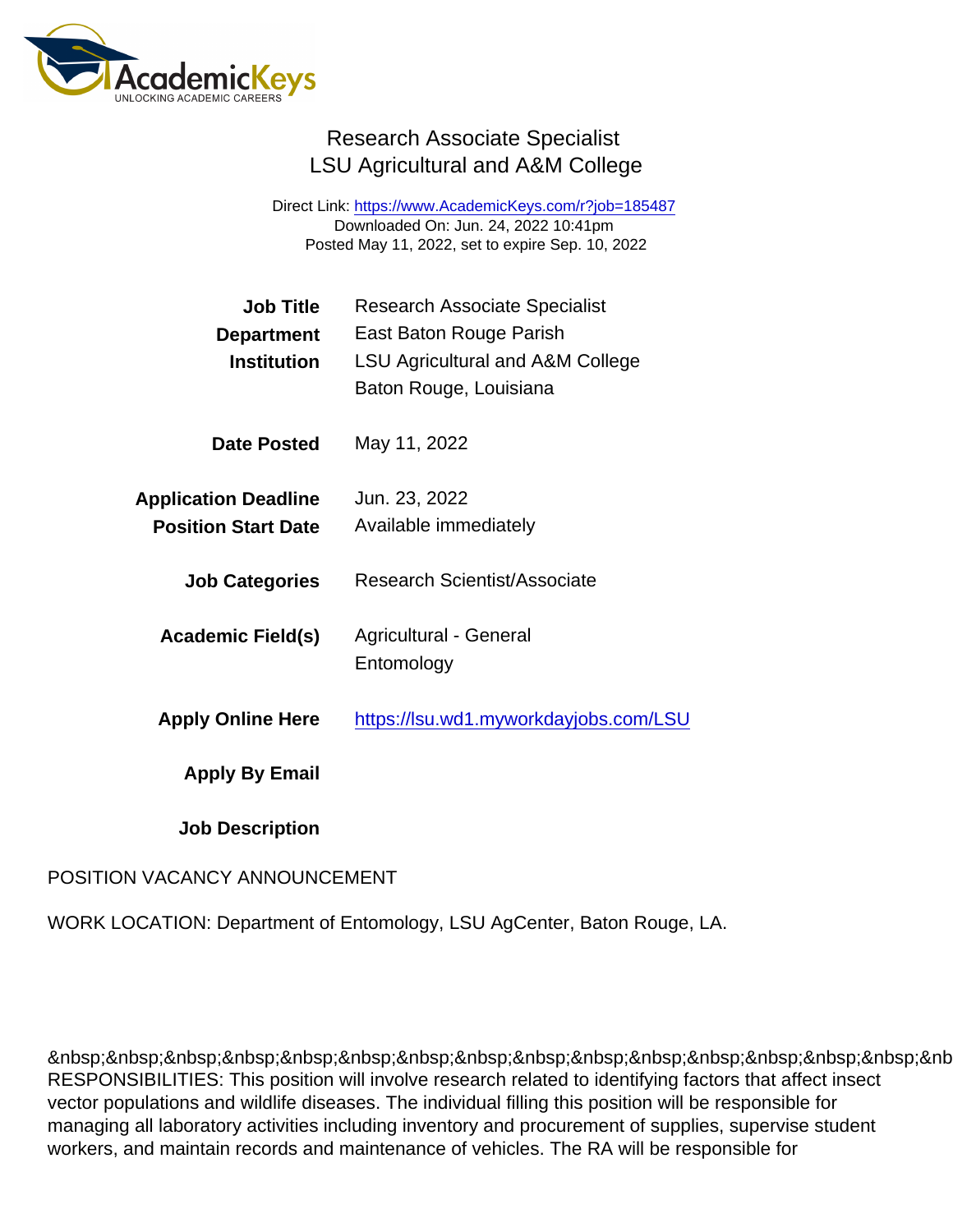## Research Associate Specialist LSU Agricultural and A&M College

Direct Link: <https://www.AcademicKeys.com/r?job=185487> Downloaded On: Jun. 24, 2022 10:41pm Posted May 11, 2022, set to expire Sep. 10, 2022

coordinating trap studies to collect hematophagous insects, identify the specimens and coordinate molecular screening techniques for arthropod-borne pathogens. Management and analysis of insect collection and pathogen screening results also will be expected. 

QUALIFICATION REQUIREMENTS: & nbsp; B.S or M.S. in Biology or similar disciplines with strong background in PCR based techniques, and statistics, with laboratory experience and excellent communication and writing skills. Good communication and interpersonal skills and ability to perform multiple detail-oriented tasks in a reliable fashion. The successful candidate should be highly motivated with excellent organization and time management skills and able to work independently as well as member of a team. & nbsp; Good analytical abilities and sound judgment to make decisions regarding the reliability of results. Ability to prepare written and/or verbal reports on status of research and the technical procedures used; providing statistical and graphic summaries of findings and possible conclusions to assist with publications.

&nbsp:

SALARY AND BENEFITS: Salary will be commensurate with education and experience. The LSU AgCenter has an attractive benefits package with a wide variety of benefit options. Current benefits offered include retirement, multiple medical insurance options, supplemental insurances (dental, life, long-term disability, accident, vision, long-term care, etc.), Tax Saver Flexible Benefits Plan (saves tax dollars on some child care and medical expenses), university holidays (14 per year, typically includes a week off at Christmas), generous annual (vacation) and sick leave benefits, Employee Assistance Program, and possible educational leave and tuition exemption for coursework at campuses of the LSU System. Specific benefits depend on job category, percent effort and length of employment. &nbsp:

APPLICATION DEADLINE: June 23, 2022, or until a suitable candidate is identified. 

DATE AVAILABLE: & nbsp; Upon completion of selection process.

APPLICATION PROCEDURE: Must apply online at https://lsu.wd1.myworkdayjobs.com/LSU by attaching cover letter with resume, official transcripts, and three letters of recommendation. (Paper, faxed or e-mailed application materials alone will not be accepted.) & nbsp; In lieu of attaching the letters of recommendation, they may be sent directly to the contact listed below. & nbsp; For more information contact:

&nbsp:

Dr. Lane Foil, Professor

Department of Entomology

Louisiana State University Agricultural Center

404 Life Sciences Building

Baton Rouge, LA 70803-1710